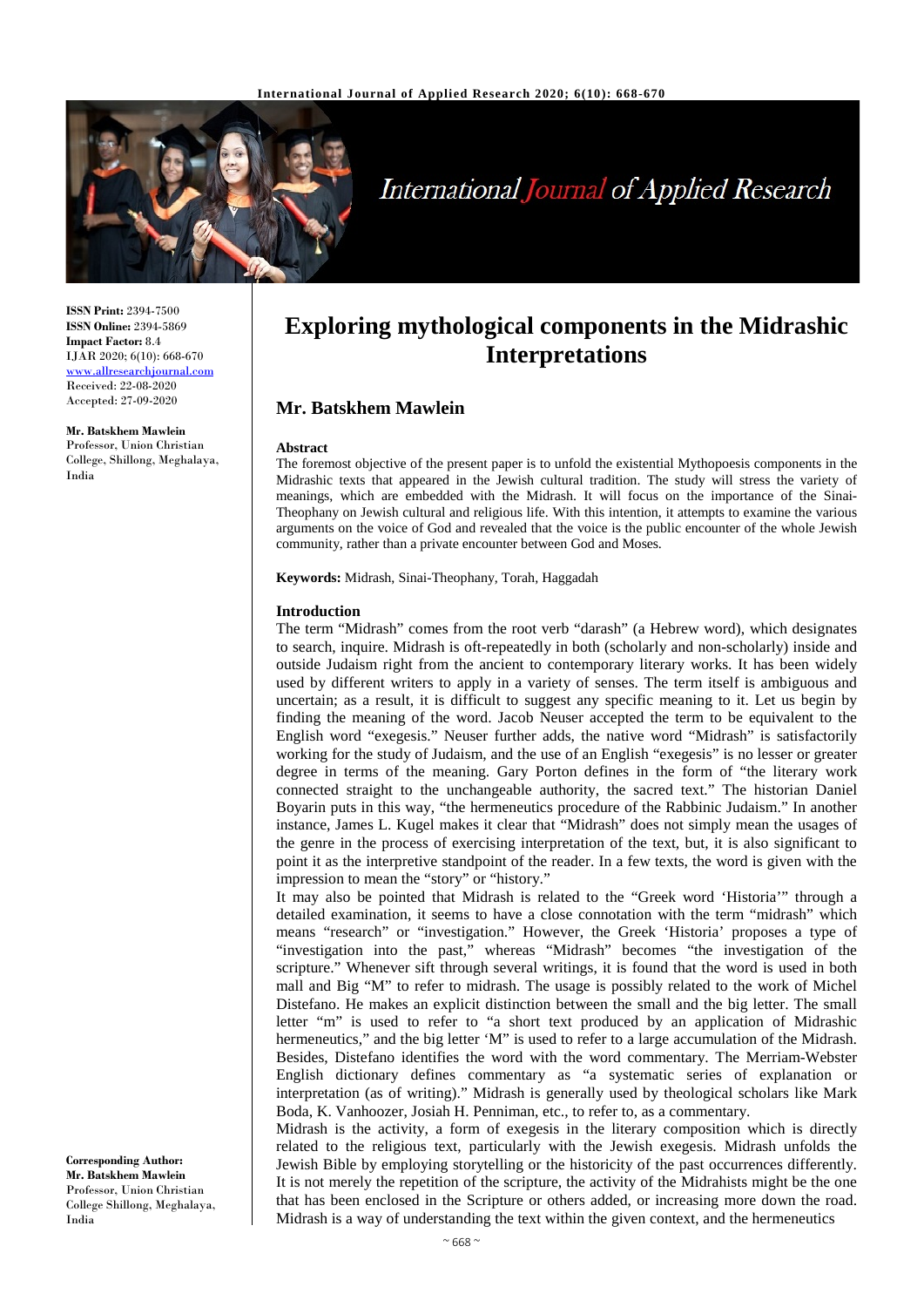technique of interpretation involves the authorial intention alongside the interpretative standpoint of the reader. The major objective of its function is to construct the meaning of the text in the best interests of the audience.

The extensively established meaning is to "inquire" or "search," this is connected with God or to "search God." Craig A. Evans argues of the shift of meaning at different times in the scripture, earlier the medium of searching God is through his chosen prophets, (e.g. 1 Kings 22: cf. 8:1 Sam 9:9). Latter, the search is shifting, not prophets, but "through the study or reading God's law, the scripture", (Ezra 7:10 RSV). Other texts in Jewish Bible discloses, which corresponds to the latter meaning, such as (Ps 111:2 RSV). Torah is a Hebrew word meaning instruction or law, the word can be used in two senses. In the specific sense, Torah is commonly believed to be the first five books (the Pentateuch of the Greek) of the Jewish Bible comprises of Bereishit, Shemot, Vayikra, Bamidbar, and Devarim. As Torah signifies instruction, thus in a broad sense, it is possibly referred to as a whole traditional exposition of the scripture in Judaism.

The study of Midrash became widely popular in the  $21<sup>st</sup>$ century. It is the ancient exposition of the Torah. Even though, the theme is no longer new in the academic field, especially in the Hebrew study. Before this century, the topic has been examined narrowly at the minimum. It is considered merely the derivation of historical facts to discern "the Palestinian Judaism." Midrash at some point in time has been undervalued with the preference of the "Talmud." This is measured as important and has a consequential tool in the "literature" of the Rabbis for its etymological concern. The 21<sup>st</sup> century was substituted by the new inquisitiveness relative to the Midrash with the emergence of the "Post-Structuralist literary" theory and partially along with the advance of the theme under the Hebrew academic program of study. Today Midrash became an independent literary work in itself.

One of the most important points is that Jewish culture since ancient times is well familiarized with the arts of myths creation. Myths are presented in a variety of forms in the exposition of texts, especially of the divinely inspired scripture. One of the major mythopoetic is discovered in the Torah in the book of Exodus chapters 19 and 20. Many Jewish and non-Jewish scholars are interested in the debate about the "Sinai-Theophany" extracted from the Torah. The meaning of the Theophany is not modest and simple as one might imagine, the pieces collected in this narrative perhaps complicated. The appearance of the deity/angels has certainly led to more confusion in the intellectual domain from the ancient to the contemporary researchers. Before a discussion of this Theophany, it is worth to mark the extensive viewpoint presumed – the purge of mythopoetic elements in Jewish scripture. This fact is ensured by the identification of mythopoetic and the myth; the myths are always identified by some religions to belong to the world of paganism.

In the process of constructing mythopoetic elements, particularly of the "Sinai-Theophany", There are instances that make sense of the claim (The disappearance of mythopoetic in the scripture of the Jews). The general reading of the narrative may possibly draw a hasty judgment of the content, in so doing, it constitutes merely the act of "Law given" traditionally to Jewish people. The chronicle of Jewish people from Egypt to the "promised land" did not

give any signal of the prominent Theophany, but all is said, it occurred altogether of a sudden. Certainly, the "law given" to the Israelites failed to mention in the other texts. Though, the notion of law occupies a central place in the custom and practice of the Jews even to this contemporary era of civilization.

The fold tradition of the Jewish community that is explicitly manifested in the Torah is repeatedly used in many instances in the divinely inspired texts of the scripture. The use of the Theophany has been discovered again in the song of Asaph (Psalms 78:5). It is significant to say, Yahweh's supernatural activity is expressed in an extremely excellent modus in the song. Nevertheless, it is uncanny to intelligible that such a prominent occasion of "Sinai-Theophany" anticipated beseeming the apex over entire events, out of the 12 songs chanted by Asaph, it is positively unfolded only in this song. The word Torah is repeatedly appeared here heedless of the meaning within the given situation for in any case a reference is made in the song. But other songs (eg. Psalms 105, 106, and 136) corresponding with this tone could not regulate to accommodate by the same amplitude. Undoubtedly, the song cited here did make an indication to the chronicle of the Jews but did not attempt to deliberate appertaining to the "Sinai-Theophany". An accurate cognitive of the fact is that the term "Sinai" materialized in this song conveyed a bit of discomfiture. In the first sense, as it symbolizes "the name of Yahweh," and in the second sense, it denotes "the specific place of the Jews." Suffice to say for the concern of the present investigation, as the objective is to adduce the mythopoetic elements of Jewish Midrash.

The search of the mythopoetic notion is the practice under the present investigation. Moving forward to another text appeared in the Hebrew scripture intending to obtain the mythopoetic interpretative position of the Jewish culture. Let us attempt to see the writings of Enoch that is considered to be the apocalyptic literature in the Jewish scripture. The book of (I Enoch 1:3-7), it is written, "The Holy Great One will come from his dwelling… [at] Mount Sinai... there shall be a judgment" (Gruenwald, 1993) <sup>[6]</sup>. Certainly, this is a type of prophecy that is given to the writer of the text, though, in actuality, historically speaking Enoch existed much longer before the time of given the Mosaic law or what is called, the "Sinai-Theophany", it is substantial to have an argument presupposition. Now, we must focus on the stimulating appeal in this piece, the character indication of the text to the Mount Sinai. Yet, the citation in this specific context is contrary to the "Warrior-Judge Theophany" and the "Sinai-Theophany." Enoch, the writer of the text unambiguously defined Mount Sinai as a people's venue (station) where the judgment of God will happen to the people. Undeniably, the link of the passage to the Mount Sinai provides a critical presumption to this reading. It is necessary at this moment to inquire about the text on the issue, either the Theophany in this particular situation is the by-product of the overall patterns exhibited in the entire scripture of the Jews or else merely the bunch of fresh argumentative version of the text. If in the case of the second sentence, it would be fair to say, there are some creative tasks of mythopoetic interpretations within the structure of the text itself (Gruenwald, 1993)<sup>[3]</sup>.

There were different mythopoetic facets on the narratives in the interior of Jewish perception. A modernistic reconnoitres that deserved an appropriate cognizance in this study. The